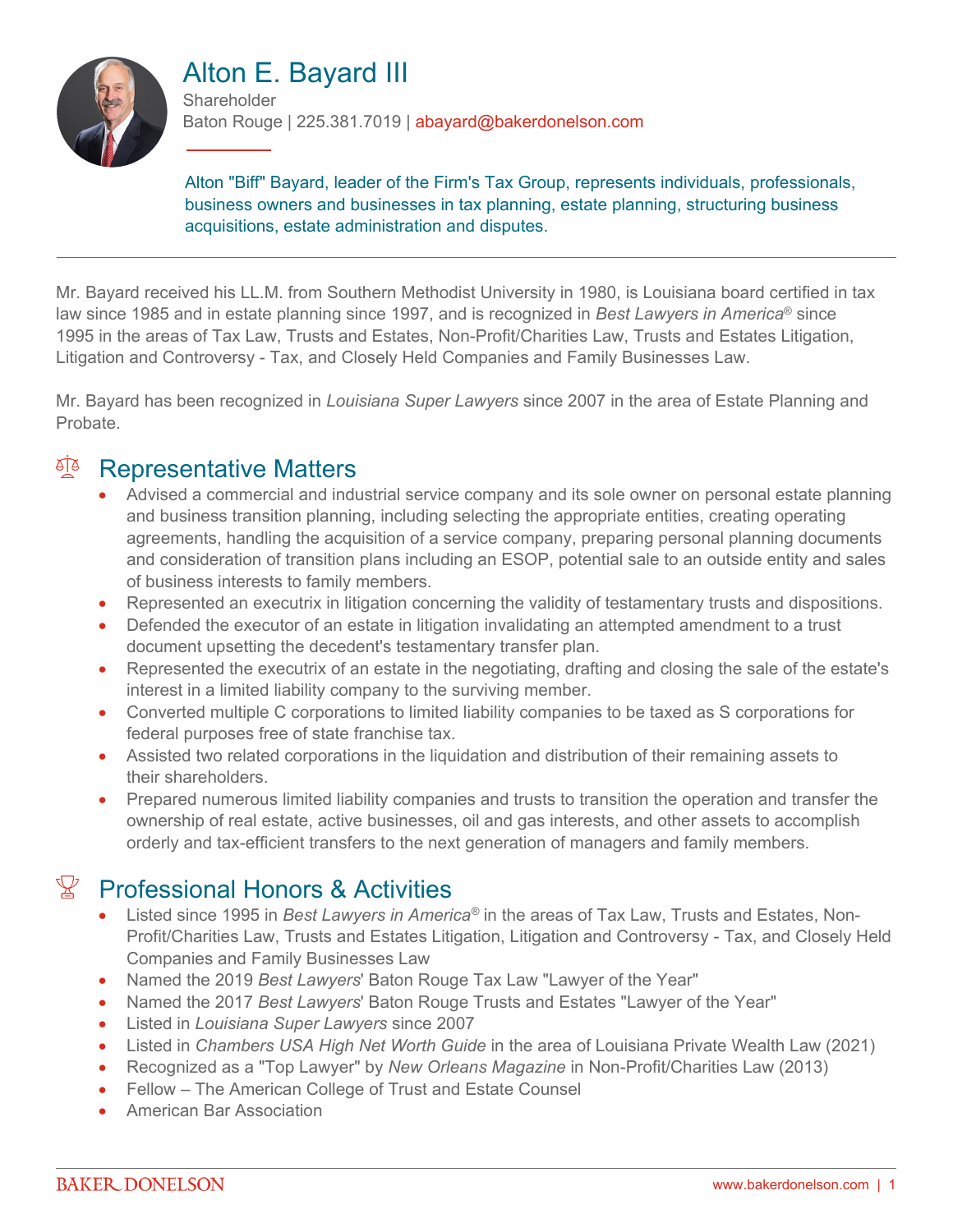- Louisiana Bar Association Past Chairman of Estate Planning and Administration Advisory **Commission**
- Baton Rouge Bar Association
- **Baton Rouge Estate and Business Planning Council**
- Board Certified Tax Law Specialist, certified by the Louisiana Board of Legal Specialization (1985 present)
- Board Certified Estate Planning and Administration Specialist, certified by the Louisiana Board of Legal Specialization (1997 – present)
- AV® Preeminent™ Peer Review Rated by Martindale-Hubbell

#### **L** Publications

- "S.A.L.T. Select Developments: Louisiana" (June 2022)
- "S.A.L.T. Select Developments: Louisiana" (May 2022)
- "S.A.L.T. Select Developments: Louisiana" (April 2022)
- "S.A.L.T. Select Developments: Louisiana" (March 2022)
- "S.A.L.T. Select Developments: Louisiana" (February 2022)
- "S.A.L.T. Select Developments: Louisiana" (January 2022)
- "S.A.L.T. Select Developments: Louisiana" (October 2021)
- "S.A.L.T. Select Developments: Louisiana" (September 2021)
- "S.A.L.T. Select Developments: Louisiana" (August 2021)
- "S.A.L.T. Select Developments: Louisiana" (July 2021)
- "S.A.L.T. Select Developments: Louisiana" (June 2021)
- "Estate Planning Alert: The Time for Planning is Now" (November 2020)
- "Estate Planning Alert: Take Advantage of 2020 Planning Opportunities Now" (August 2020)
- Featured "Pass It On: Estate Planning is Tougher When a Business is Involved," by Kathy Finn, Greater Baton Rouge Business Report (November 2014)

## **<u><b>Speaking Engagements**</u>

- "Business Succession Planning in Light of Potential Tax Changes," New Orleans Entrepreneur's Organization Forum (June 2021)
- "Business Succession Planning in Light of Potential Tax Changes," Baton Rouge Entrepreneur's Organization Forum (March 2021)
- "Succession Planning Advising Clients on Growth, Transitions, and Continuity," American Bar Association's Annual Meeting Forum on Construction (April 2018)
- "Back to Basics: Wills, Trusts and Successions," Louisiana State Bar Association Annual Meeting and Louisiana State Bar Association/Louisiana Judicial College Joint Summer School (June 2016)
- "Planning for Voluntary and Involuntary Changes in Your Business' Ownership," Business Succession Planning (April 2015)
- "Business Succession Planning," Annual Associated Builders and Contractors of Louisiana State Convention, Sandestin, Florida (July 2013)
- "Medicaid-related Personal Service Agreements," Louisiana State Bar Association's "Summer School Revisited Seminar," New Orleans (December 2012)
- "The Estate Tax under the 2010 Tax Relief Act," the Baton Rouge Chapter of the Financial Planning Association (May 2011)

## $\Im$  Education

- Southern Methodist University, LL.M. in Taxation, 1980
- Paul M. Hebert Law Center at Louisiana State University, J.D., 1976
- Louisiana State University, B.S. in Business Administration, 1975